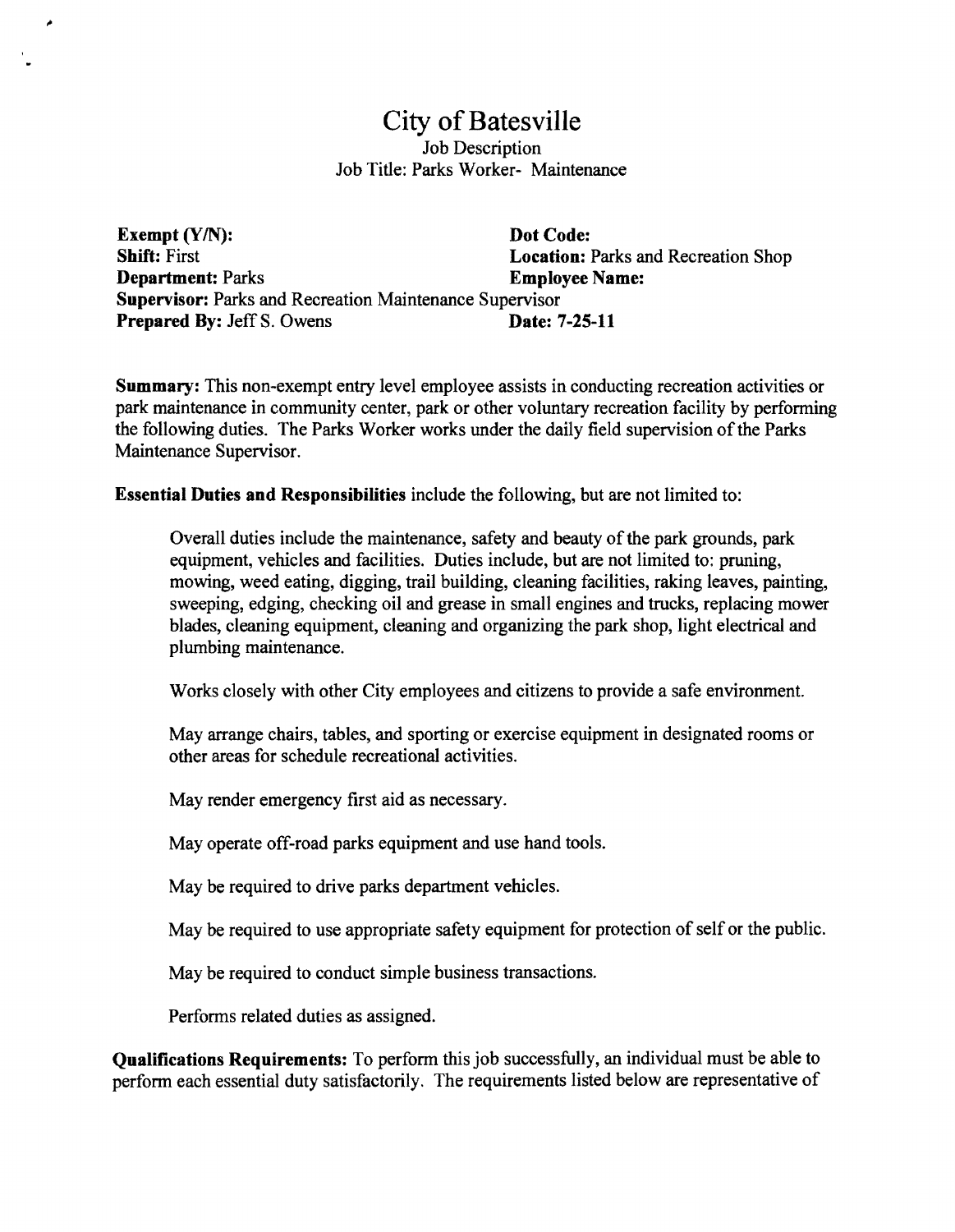the knowledge, skill, and/or ability required. Reasonable accommodations may be made to enable individuals with disabilities to perform the essential functions.

### Education and / or Experience:

Less than a high school education and six months related experience; at least one year of supervisory experience or equivalent combination of education and experience. Must be at least 18 years old.

# Language Skills:

Ability to read and comprehend simple instructions, short correspondence, and memos. Ability to write simple correspondence. Ability to effectively present information in on on-one and small group situations to citizens and city employees.

### Mathematical Skills

م

Ability to add and subtract two digit numbers and to multiply and divide with 10's and 100's. Ability to perform these operations using units of American money and weight measurement, volume, and distance.

### Reasoning Ability

Ability to apply common sense understanding to carry out detailed, but uninvolved written or oral instructions. Ability to deal with problems involving a few concrete variables in standardized situations.

# Certificates, Licenses, Registrations:

Current Arkansas Driver's License.

Physical Demands: The physical demands described here are representative of those that must be met by an employee to successfully perform the essential functions ofthis job. Reasonable accommodations may be made to enable individuals with disabilities to perform the essential functions.

While performing the duties of this job, the employee is regularly required to sit; use hands to finger, handle, or feel objects; and reach with hands and arms. The employee frequently is required to walk talk or hear; use hands to finger, handle, or feel objects, tolls or controls; reach with hands and arms; stoop, climb, balance, kneel crouch or crawl. The employee must regularly lift and/or move objects weighing 25 pounds and occasionally lift and/or move objects weighing 100 pounds. Specific vision abilities required by this job include close vision, distance vision, peripheral vision, depth perception, and the ability to adjust focus.

Work Environment: The work environment characteristics described here are representative of those and employee encounters while performing the essential functions of this job. Reasonable accommodations may be made to enable individuals with the disabilities to perform the essential functions.